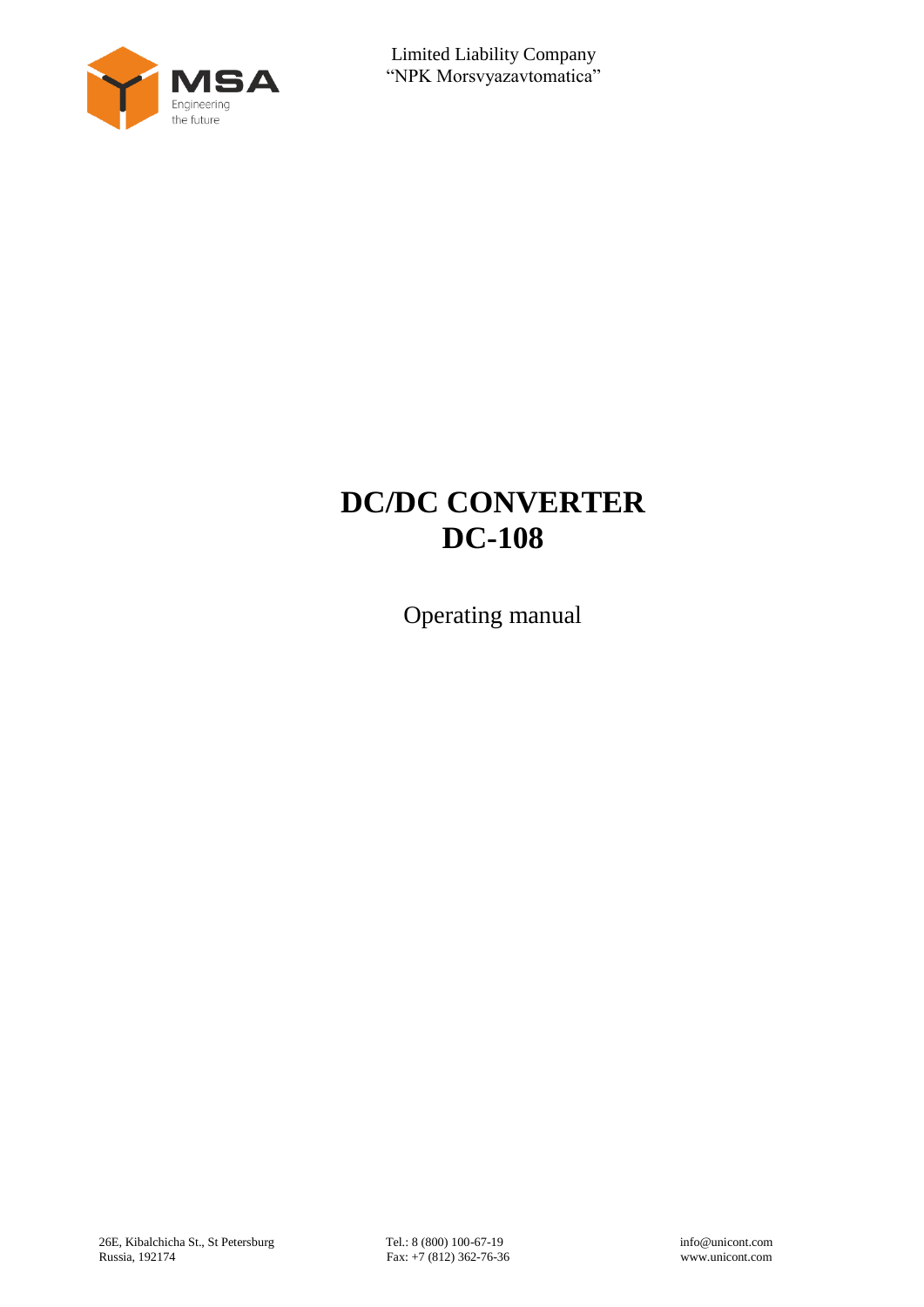

## **Table of content**

| 1              |                                                            |  |
|----------------|------------------------------------------------------------|--|
| 1.1            |                                                            |  |
| 1.2            |                                                            |  |
| 1.3            |                                                            |  |
| 1.4            |                                                            |  |
| 1.5            |                                                            |  |
| 1.6            |                                                            |  |
| $\overline{2}$ |                                                            |  |
| 2.1            |                                                            |  |
| 2.2            |                                                            |  |
| 2.3            |                                                            |  |
| 3              |                                                            |  |
| 3.1            |                                                            |  |
| 3.2            |                                                            |  |
| 3.3            |                                                            |  |
| 3.4            |                                                            |  |
| 4              |                                                            |  |
| 4.1            |                                                            |  |
| 4.2            |                                                            |  |
| 4.3            |                                                            |  |
| 5              |                                                            |  |
| 6              |                                                            |  |
| 7              |                                                            |  |
|                | ANNEX A (MANDATORY) OUTLINE AND INSTALLATION DIMENSIONS 17 |  |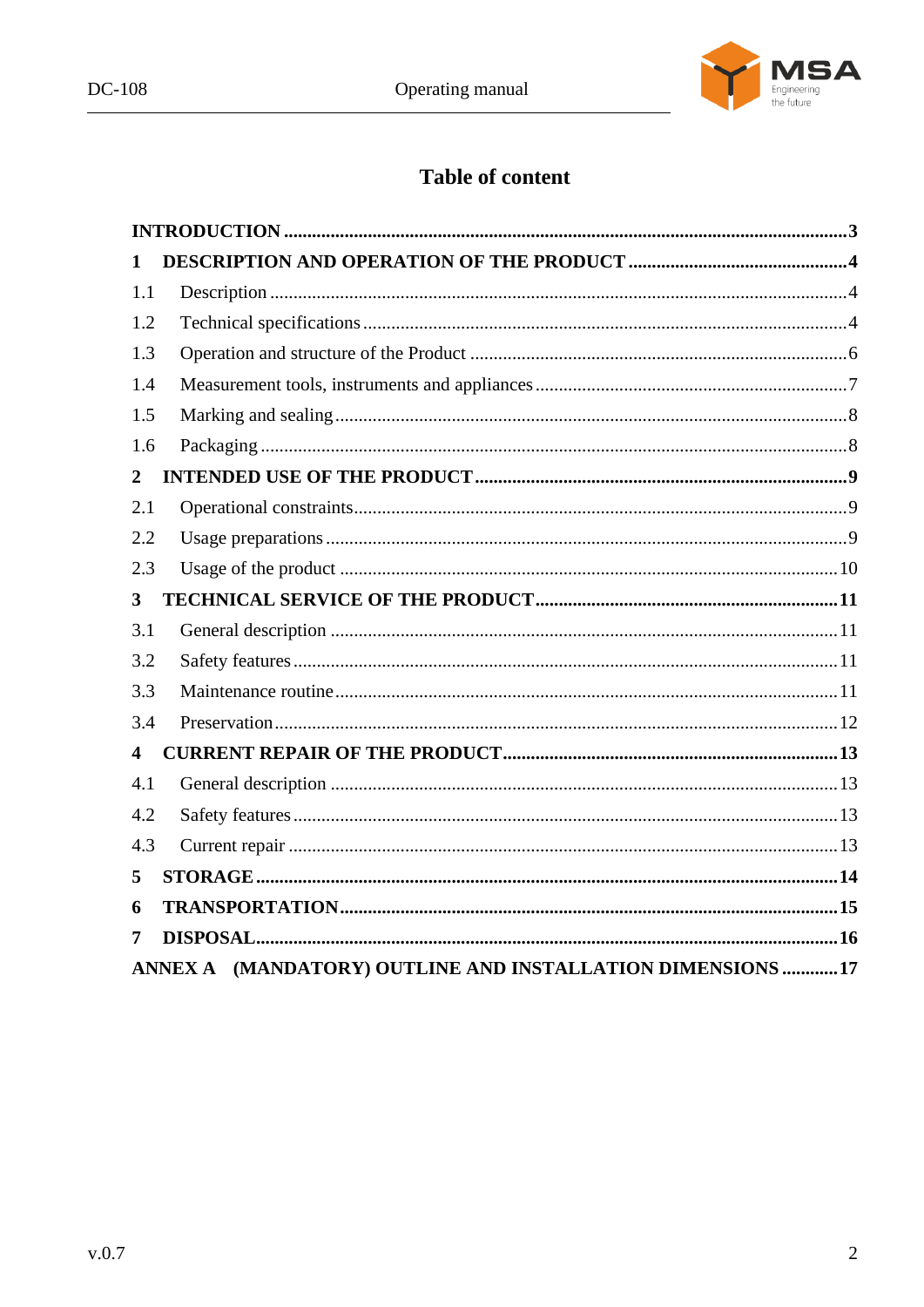

## **INTRODUCTION**

<span id="page-2-0"></span>This operating manual (hereinafter referred to as OM) is intended to describe the structure, operating principles, technical specifications and service of DC/DC converter DC-108-XXX-XX (hereinafter referred to as the Product, the DC).

Note –  $\langle$ XXX-XX $\rangle$  is a code (identifier) of the Product design.

In addition to the instructions given in this document, the safety regulations and rules applicable in the field shall be observed.

Only those who have read and understood this document and those who have had special training shall be permitted to operate with the PSU according to the applicable regulations.

#### **Terms and abbreviations:**

OM – operating manual;

SB – storage battery;

SC – short circuit;

TS – technical service;

 $CL - check$  list:

DC – DC/DC converter DC-108-ХХХ-ХХ;

LFSG – large fine-pored silica gel granular.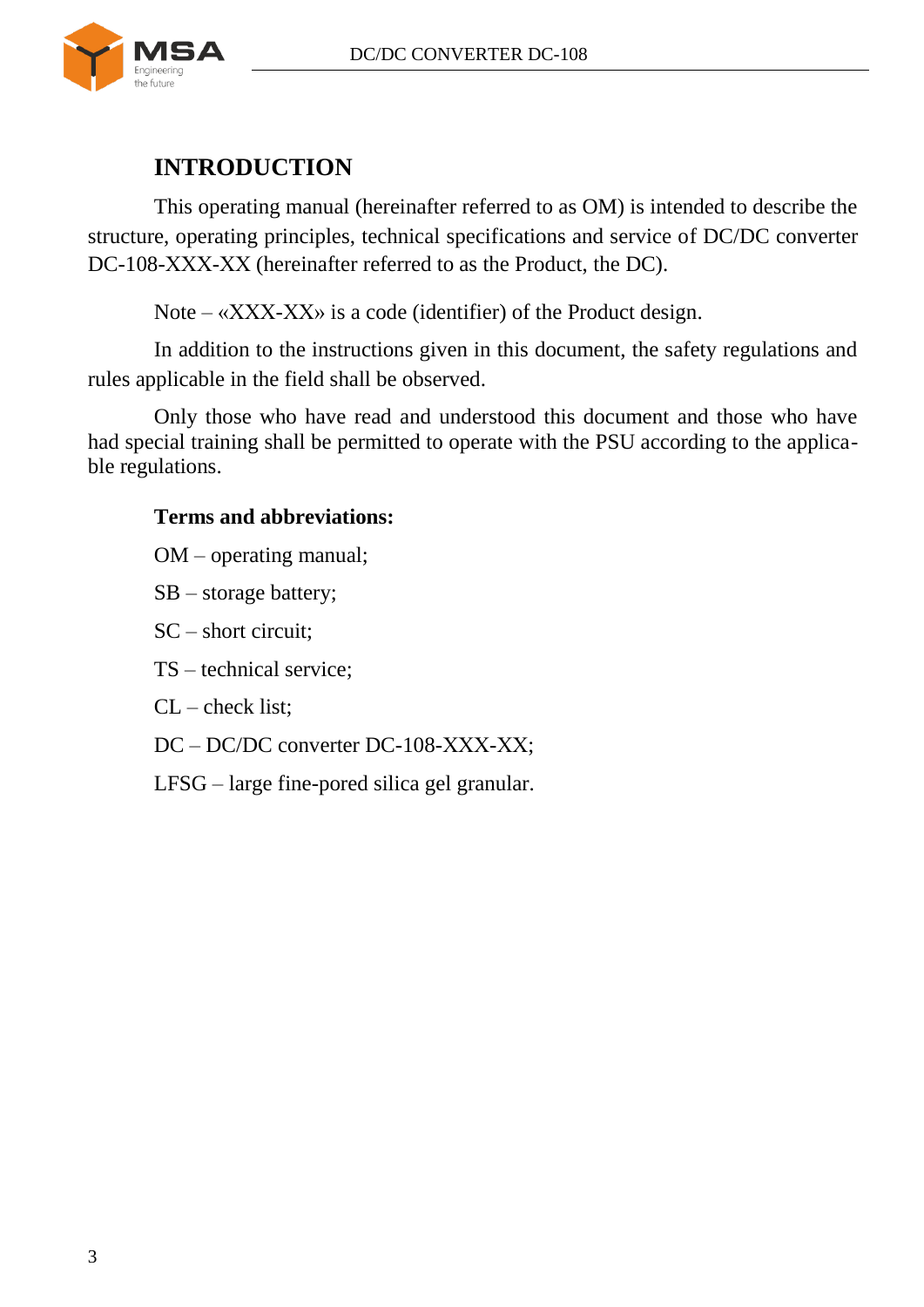

### <span id="page-3-0"></span>**1 DESCRIPTION AND OPERATION OF THE PRODUCT**

## **1.1 DESCRIPTION**

<span id="page-3-1"></span>1.1.1 The Product is designed to supply power to different shipborne equipment with regulated voltage 5 V, 12 V or 24 V DC (depending on the Product design) and ensure galvanic isolation of power supply.

## **1.2 TECHNICAL SPECIFICATIONS**

<span id="page-3-2"></span>1.2.1 The Product converts DC or AC unregulated voltage into DC regulated voltage of 5 V, 12 V or 24 V (depending on the Product design).

1.2.2 Technical specifications of the Product are represented in Tables [1,](#page-3-3) [2.](#page-3-4)

<span id="page-3-3"></span>Table 1 – General technical specifications of the Product designs, rated output power 50 W

<span id="page-3-4"></span>

|                                                 |                                 | <b>Design</b>                  |                                 |                                |                                 |  |  |
|-------------------------------------------------|---------------------------------|--------------------------------|---------------------------------|--------------------------------|---------------------------------|--|--|
| <b>Parameter</b>                                | DC-108-24/5-50W                 | DC-108-12/12-50W               | DC-108-24/12-50W                | DC-108-12/24-50W               | DC-108-24/24-50W                |  |  |
| Input power supply voltage DC, V                | 24<br>$(19 \text{ to } 36)^{*}$ | 12<br>$(9 \text{ to } 18)^{*}$ | 24<br>$(19 \text{ to } 36)^{*}$ | 12<br>$(9 \text{ to } 18)^{*}$ | 24<br>$(19 \text{ to } 36)^{*}$ |  |  |
| Output voltage, DC, V                           | 5                               | 12                             | 12                              | 24                             | 24                              |  |  |
| Max. current, A                                 | 10.0                            | 4.2                            | 4.2                             | 2.1                            | 2.1                             |  |  |
| Rated power, W                                  |                                 |                                | 50                              |                                |                                 |  |  |
| Efficiency, %                                   | 73                              | 72                             | 75                              | 74                             | 80                              |  |  |
| Fuse rating, A                                  | 5                               | 8                              | 5                               | 8                              | 5                               |  |  |
| Protection degree                               | IP22                            |                                |                                 |                                |                                 |  |  |
| Operating temperature, °C                       | $-15$ to $+55$                  |                                |                                 |                                |                                 |  |  |
| Limiting temperature, °C                        | $-60$ to $+70$                  |                                |                                 |                                |                                 |  |  |
| Mounting<br>wall                                |                                 |                                |                                 |                                |                                 |  |  |
| * Range of supply voltage is given in brackets. |                                 |                                |                                 |                                |                                 |  |  |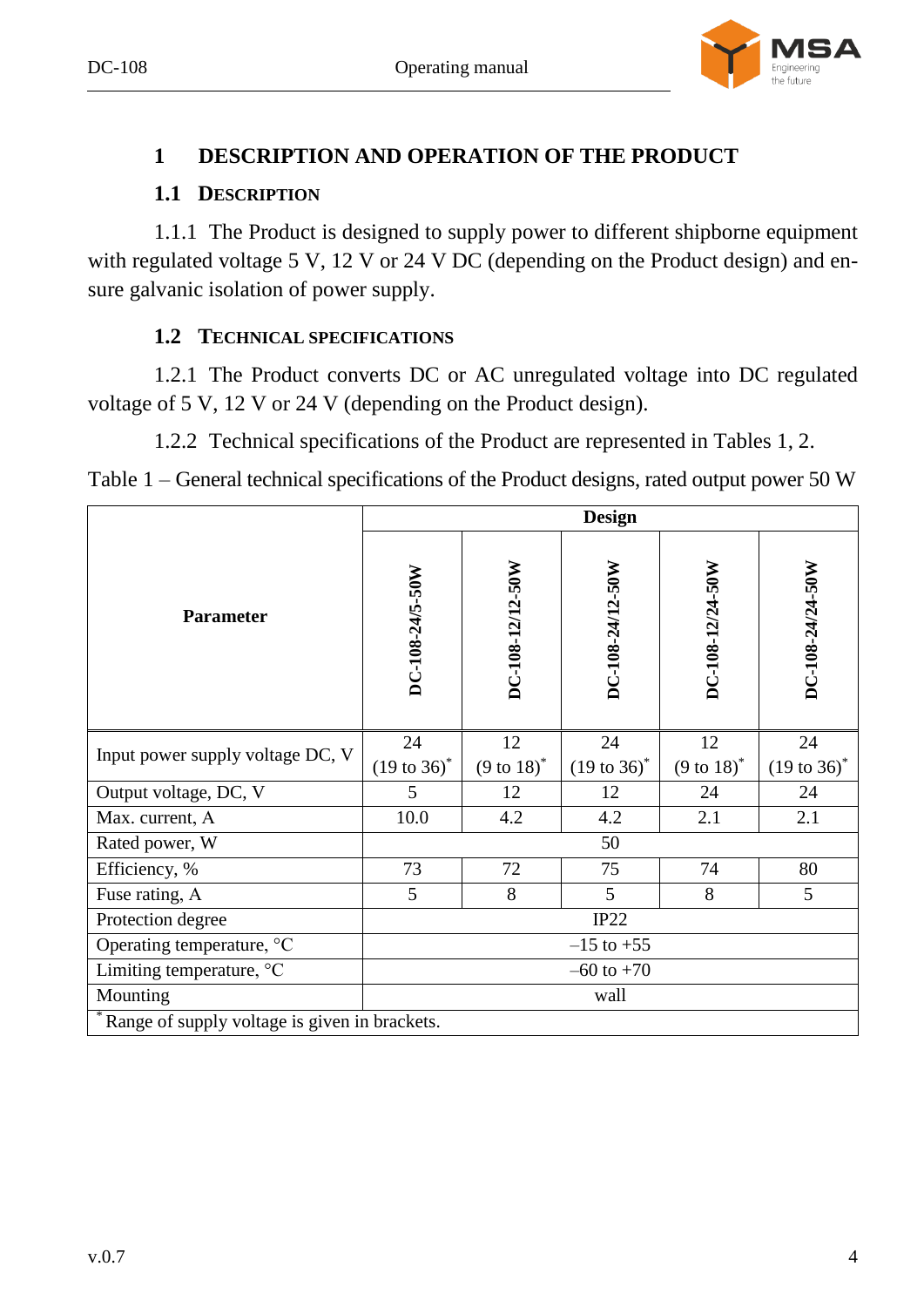

|                                                 |                   | <b>Design</b>              |                                 |                              |  |  |
|-------------------------------------------------|-------------------|----------------------------|---------------------------------|------------------------------|--|--|
| <b>Parameter</b>                                | DC-108-24/12-150W | DC-108-24/24-150W          | DC-108-110/12-150W              | DC-108-110/24-150W           |  |  |
| Input power supply voltage DC, V                |                   | 24 (19 to 36) <sup>*</sup> | 110 (72 to $144$ ) <sup>*</sup> |                              |  |  |
| Input power supply voltage AC 50 Hz, V          |                   |                            |                                 | 110 (85 to 132) <sup>*</sup> |  |  |
| Output voltage, DC, V                           | 12                | 24                         | 12                              | 24                           |  |  |
| Max. current, A                                 | 12.5              | 6.3                        | 12.5                            | 6.3                          |  |  |
| Rated power, W                                  |                   |                            | 150                             |                              |  |  |
| Efficiency, %                                   | 75                | 77                         | 79                              | 82                           |  |  |
| Fuse rating, A                                  | 10                | 10                         | 3                               | 3                            |  |  |
| Protection degree                               | IP22              |                            |                                 |                              |  |  |
| Operating temperature, °C                       | $-15$ to $+55$    |                            |                                 |                              |  |  |
| Limiting temperature, °C                        | $-60$ to $+70$    |                            |                                 |                              |  |  |
| Mounting                                        |                   | wall                       |                                 |                              |  |  |
| * Range of supply voltage is given in brackets. |                   |                            |                                 |                              |  |  |

## Table 2 – General technical specifications of the Product designs, rated output power 150 W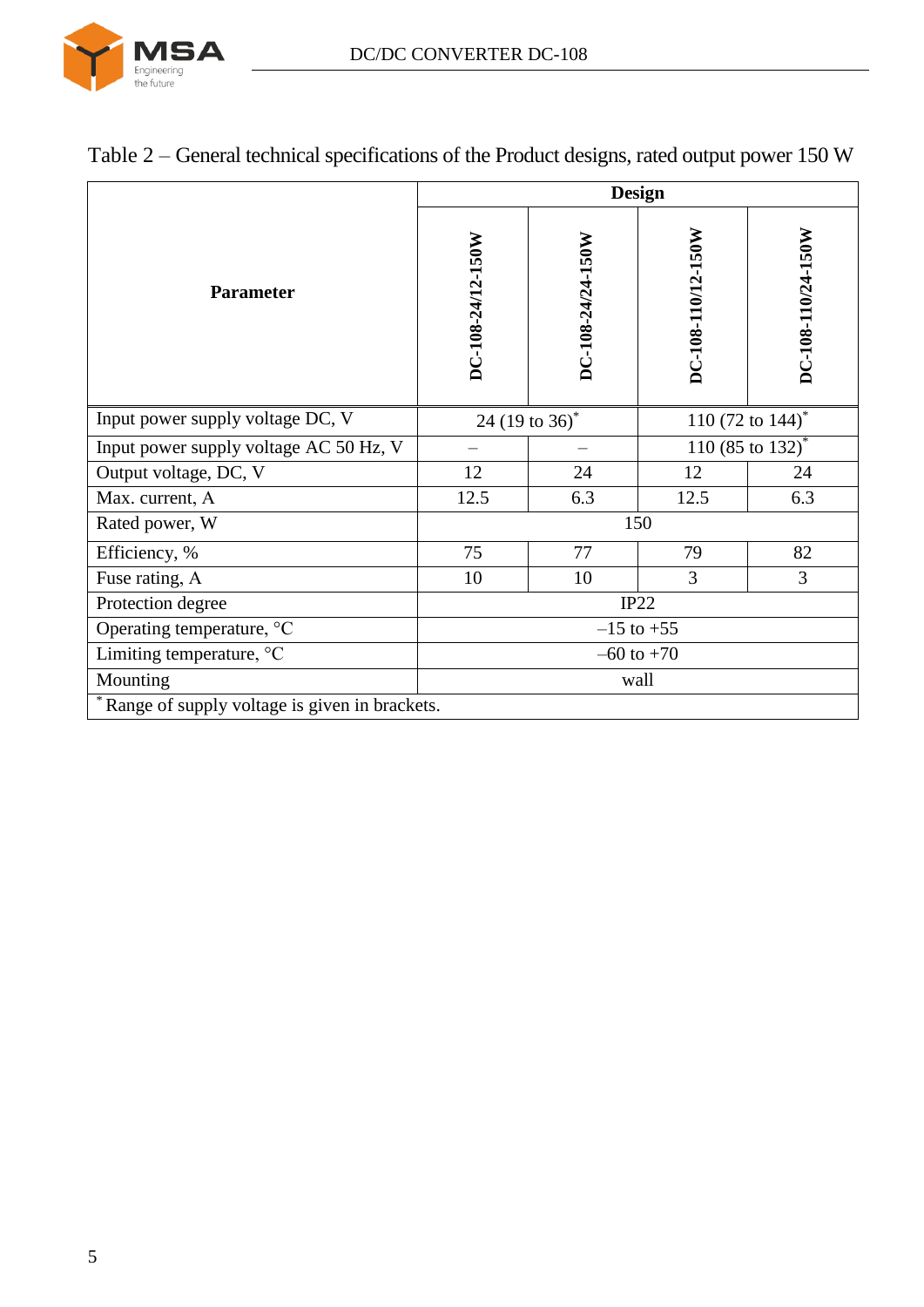

## **1.3 OPERATION AND STRUCTURE OF THE PRODUCT**

<span id="page-5-0"></span>1.3.1 The Product is produced in metal casing; piano type on/off switch and fuse holder are located on the casing, see Figure [1.](#page-5-1)



Figure 1 – The Product's appearance

<span id="page-5-1"></span>Functional elements and controls of the Product are represented in Table [3.](#page-5-2)

<span id="page-5-2"></span>

| Table 3 – Functional elements, controls and indication of the Product |  |  |  |  |
|-----------------------------------------------------------------------|--|--|--|--|
|-----------------------------------------------------------------------|--|--|--|--|

| N.                               | <b>Element</b>                        | Type, identifier,<br>unit size | <b>Description</b>                                         |  |  |
|----------------------------------|---------------------------------------|--------------------------------|------------------------------------------------------------|--|--|
|                                  | Piano type switch                     | "ON/OFF"                       | To switch on/off the Product                               |  |  |
| 2                                | Fuse holder                           |                                | To install a fuse for the Product protection<br>against SC |  |  |
| 3                                | Cable gland (input)                   | $MG-16$                        | To connect power supply and loads                          |  |  |
| $\overline{4}$<br>Grounding stud |                                       | M4x15                          | The main element of Product grounding<br>point             |  |  |
|                                  | Note $-$ See the numbers in Figure 1. |                                |                                                            |  |  |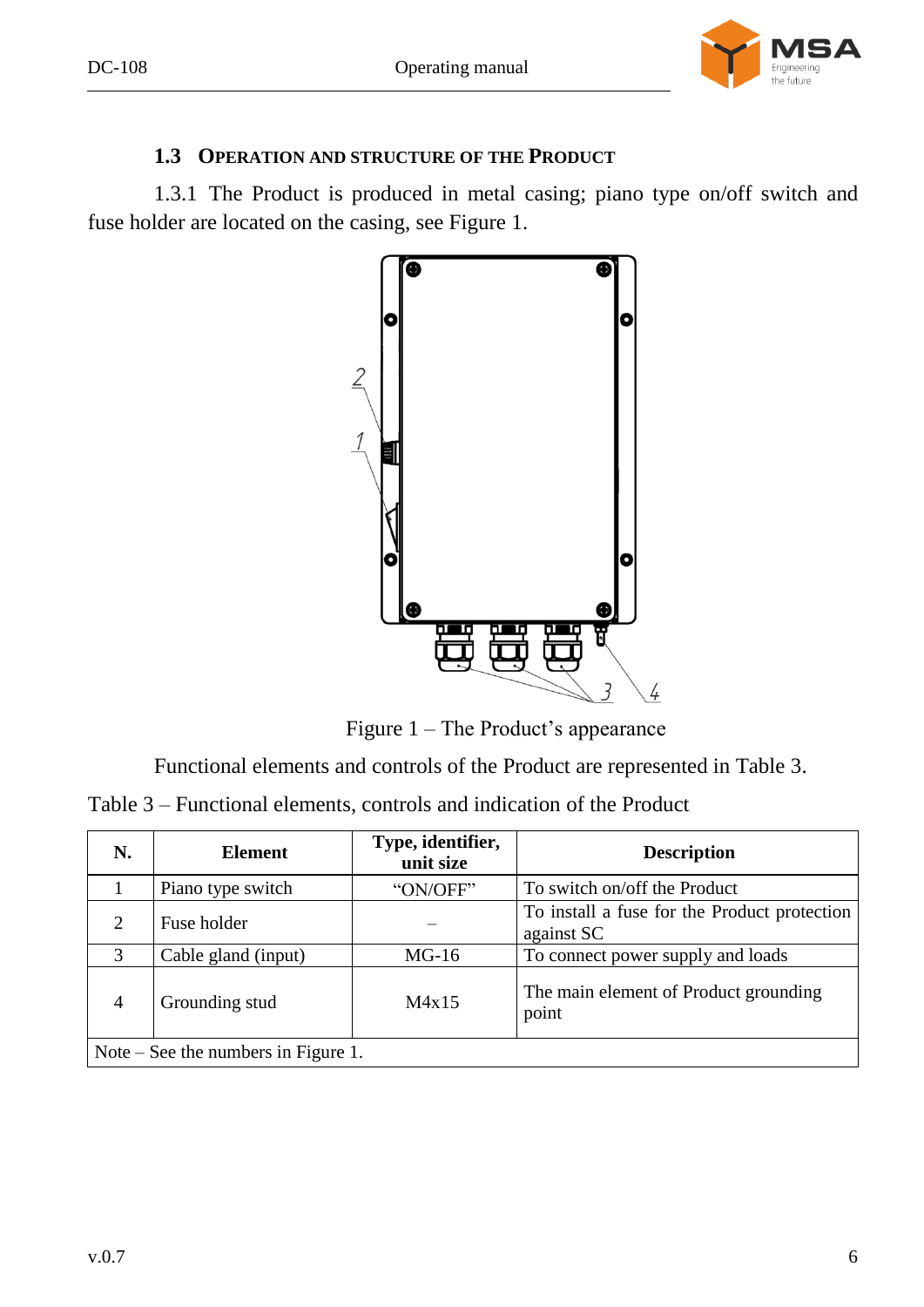

1.3.2 Power supply is connected to terminals "+" and "–", loads are connected to terminals "–V" and "+V", see Figure [2.](#page-6-1)



Figure 2 – The Product's connection diagram

#### <span id="page-6-1"></span><span id="page-6-0"></span>**1.4 MEASUREMENT TOOLS, INSTRUMENTS AND APPLIANCES**

Amount of consumables required for TS is represented in Table [4.](#page-6-2)

<span id="page-6-2"></span>

|  | Table 4 – Amount of consumables required for TS |  |  |
|--|-------------------------------------------------|--|--|
|  |                                                 |  |  |

| Name and identifier of consumables           | <b>Amount of consuma-</b><br><b>bles</b> | <b>Note</b>                                                                                                               |
|----------------------------------------------|------------------------------------------|---------------------------------------------------------------------------------------------------------------------------|
| Cleaning cloth                               | $0.10$ kg                                | 1 To clean surfaces of the unit.<br>2 To clean severe contamination<br>from surfaces of the unit $-$ soaked in<br>alcohol |
| Rectified hydrolytic technical ethyl alcohol | 0.051                                    | To soak cloth to delete contamina-<br>tion from the screen                                                                |
| Varnish                                      | $0.05$ kg                                | To cover surfaces of the unit in case<br>of paint coating damage                                                          |
| Abrasive cloth                               | $0.06 \times 0.06 \text{ m}$             | To polish surfaces of the unit in case<br>of paint coating damage                                                         |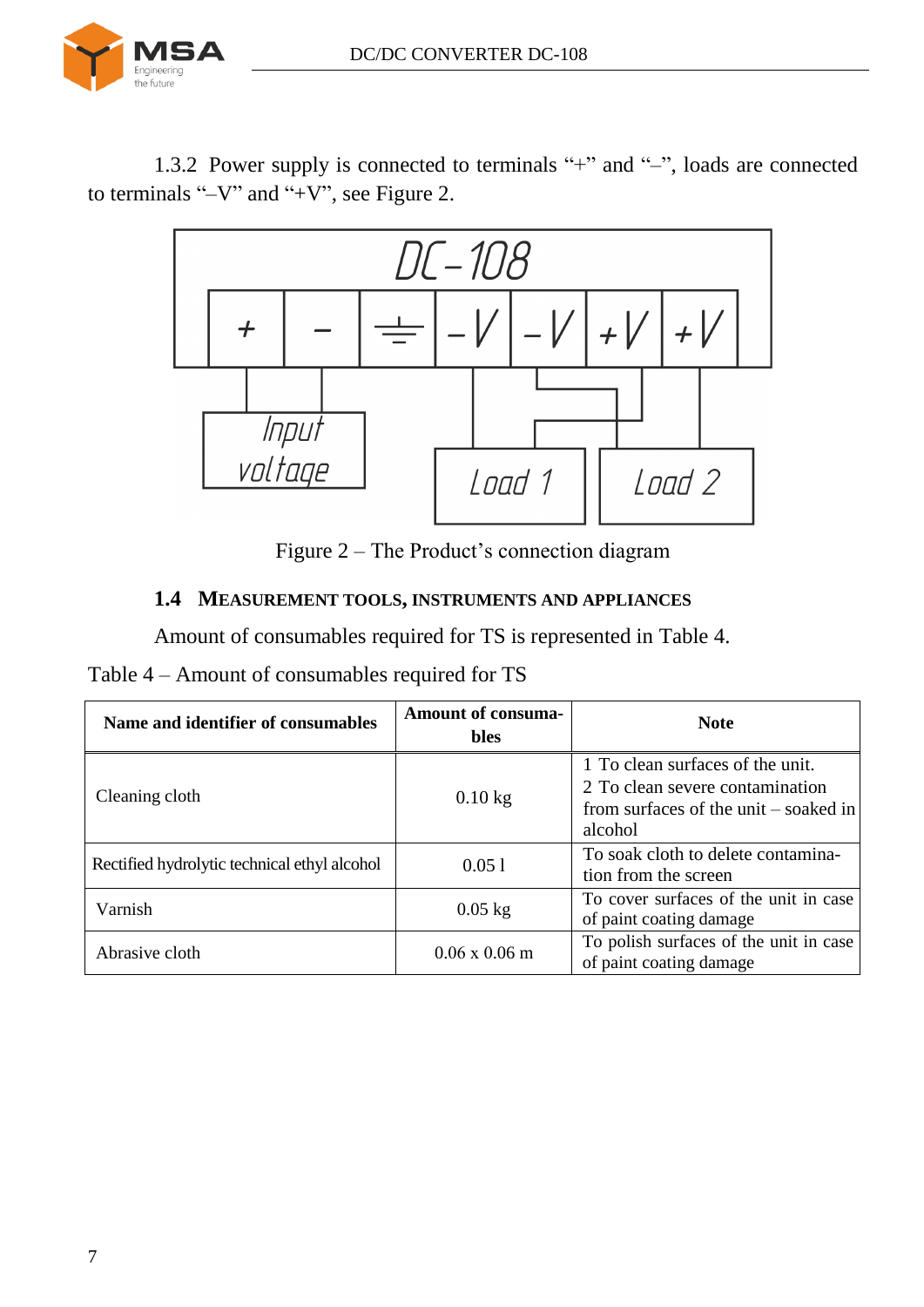



#### **1.5 MARKING AND SEALING**

<span id="page-7-0"></span>The nameplates are located on the Product, where the user can find a serial number, date of manufacturing, weight, protection degree, input voltage and output voltage if operated from power mains, output voltage if operated from SB, SB's rated output power and CU's rated output power.

The sealing of the Product is not provided.

## **1.6 PACKAGING**

<span id="page-7-1"></span>At the time of delivery the Product is packed in a corrugated board box and inner packaging (air bubble film) ensuring its transportation and storage at the warehouse.

Transport packaging is also used as a returnable packaging for transportation of the Product to the repair location and back.

The sealing of transport packaging is not provided.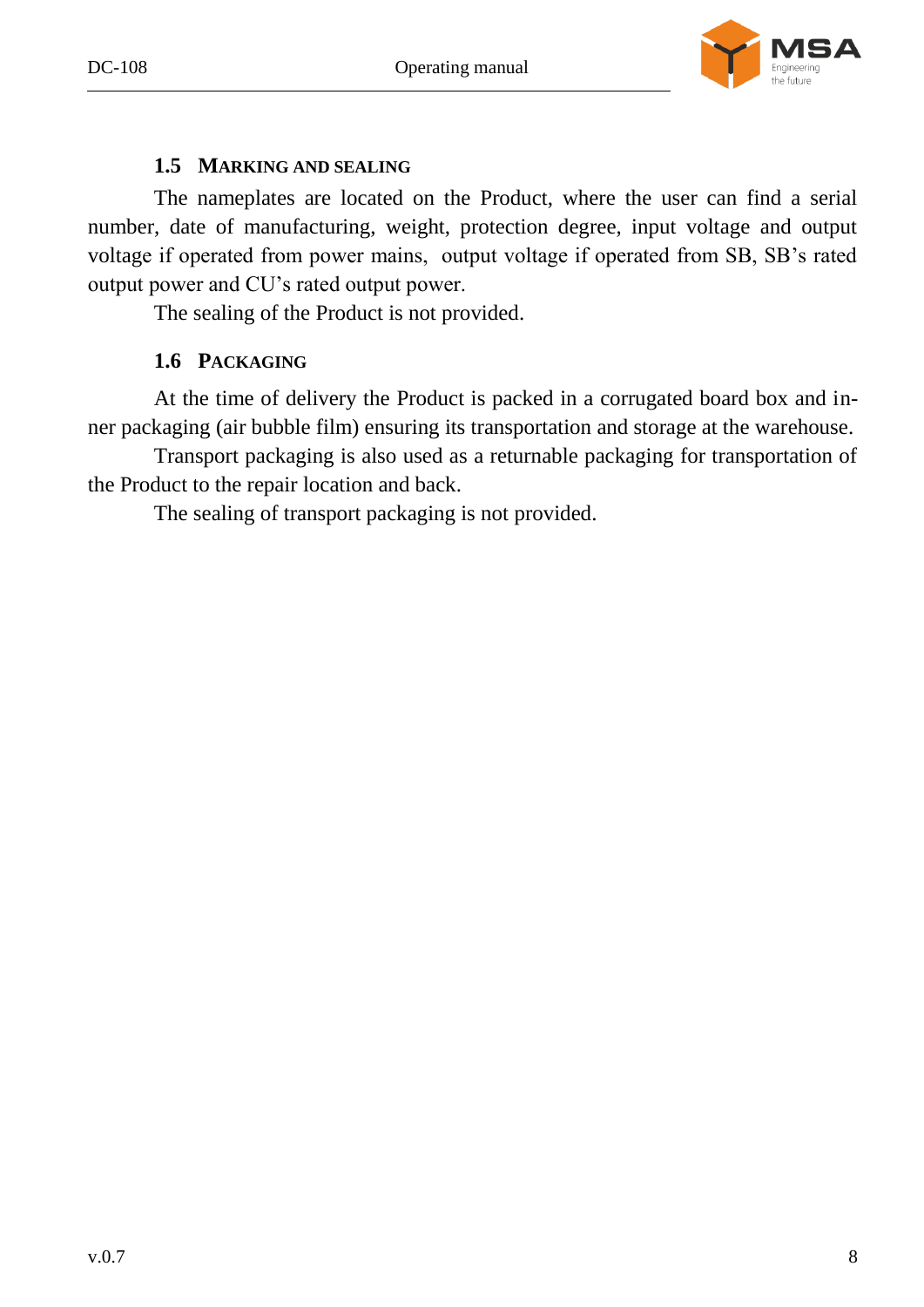

### <span id="page-8-0"></span>**2 INTENDED USE OF THE PRODUCT**

#### **2.1 OPERATIONAL CONSTRAINTS**

<span id="page-8-1"></span>Select the installation site in compliance with operational constraints (operating temperature and protection degree – IP).

<span id="page-8-2"></span>**Caution!** Distance between the installation site and magnetic compass shall not be less than 1 m!

#### **2.2 USAGE PREPARATIONS**

#### 2.2.1 Safety features

While preparing the Product for operation, check it visually after unpacking mechanical damage shall be absent.

Connection to power mains shall be provided only in compliance with input power requirements.

Before connecting the Product shall be switched off and have a proper grounding.

While using the Product the staff shall follow "The technical rules for operation of electric installation" and "Safety rules for operation of electric installation" while testing electrical circuits and insulation resistance.

2.2.2 Visual check procedure

Before switching the units on, the staff shall:

a) observe visually the cable integrity and initial position of the controls on the front panels;

b) check the absence of dust and dirt on the Product casing; clean with a soft cloth if necessary, see Table [4;](#page-6-2)

c) check that cable connectors are securely connected to the Product and proper grounding.

2.2.3 Switching on instructions

While connecting the Product and preparing it for operation follow the steps below:

a) transfer circuit breakers of main power switchboard to "OFF" position;

b) connect de-energized power cable to input terminals;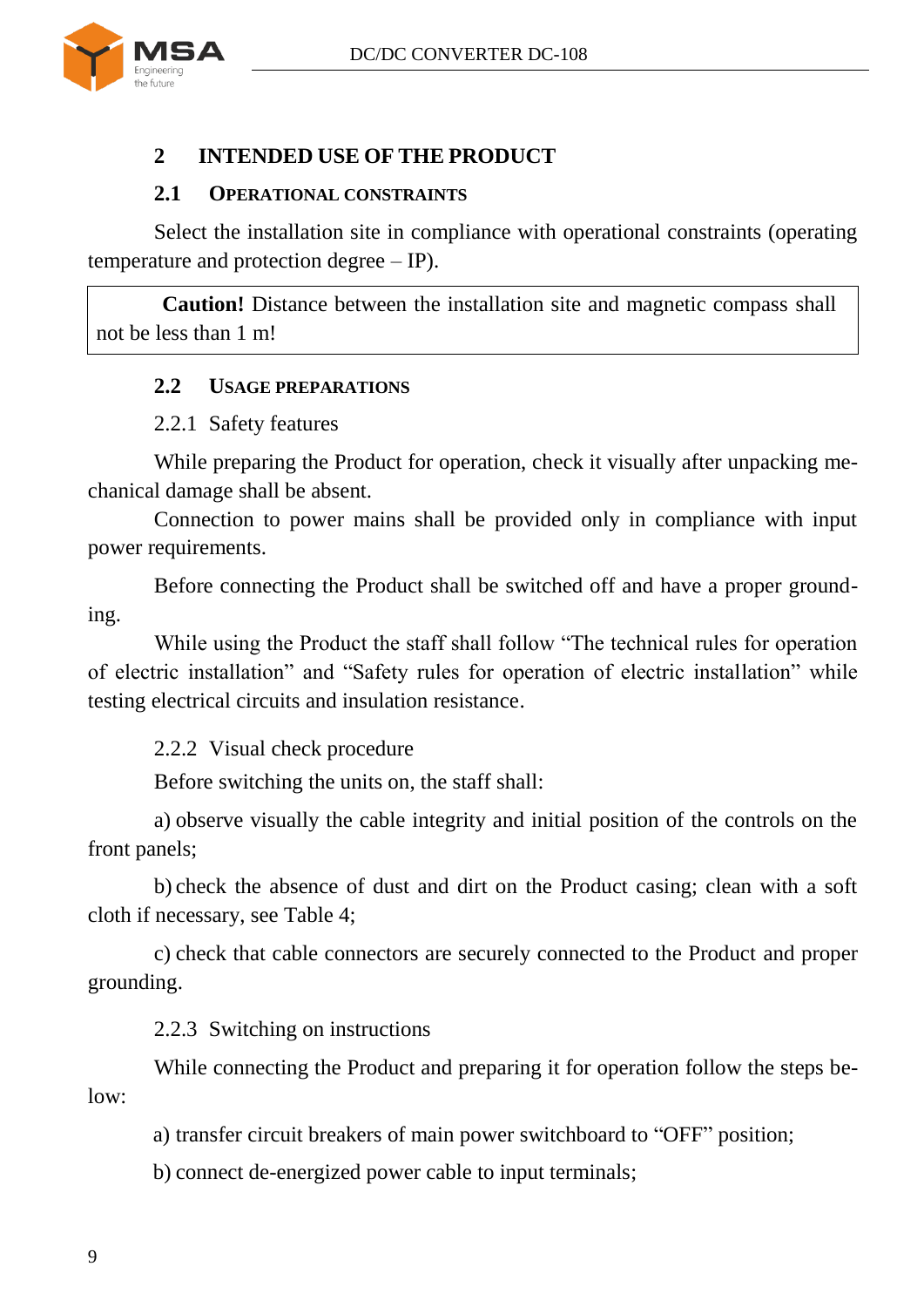

c) transfer circuit breakers of main power switchboard to "ON" position;

d) transfer a piano type switch on the Product's casing to "ON" position.

2.2.4 Switching the Product off is carried out in the following order:

a) transfer a piano type switch on the Product's casing to "OFF" position;

b) transfer circuit breakers of main power switchboard to "OFF" position;

c) disconnect de-energized power cable from the Product.

## <span id="page-9-0"></span>**2.3 USAGE OF THE PRODUCT**

To use the Product:

a) switch on a circuit breakers of main power switchboard;

b)transfer a piano type switch on the Product's casing to "ON" position.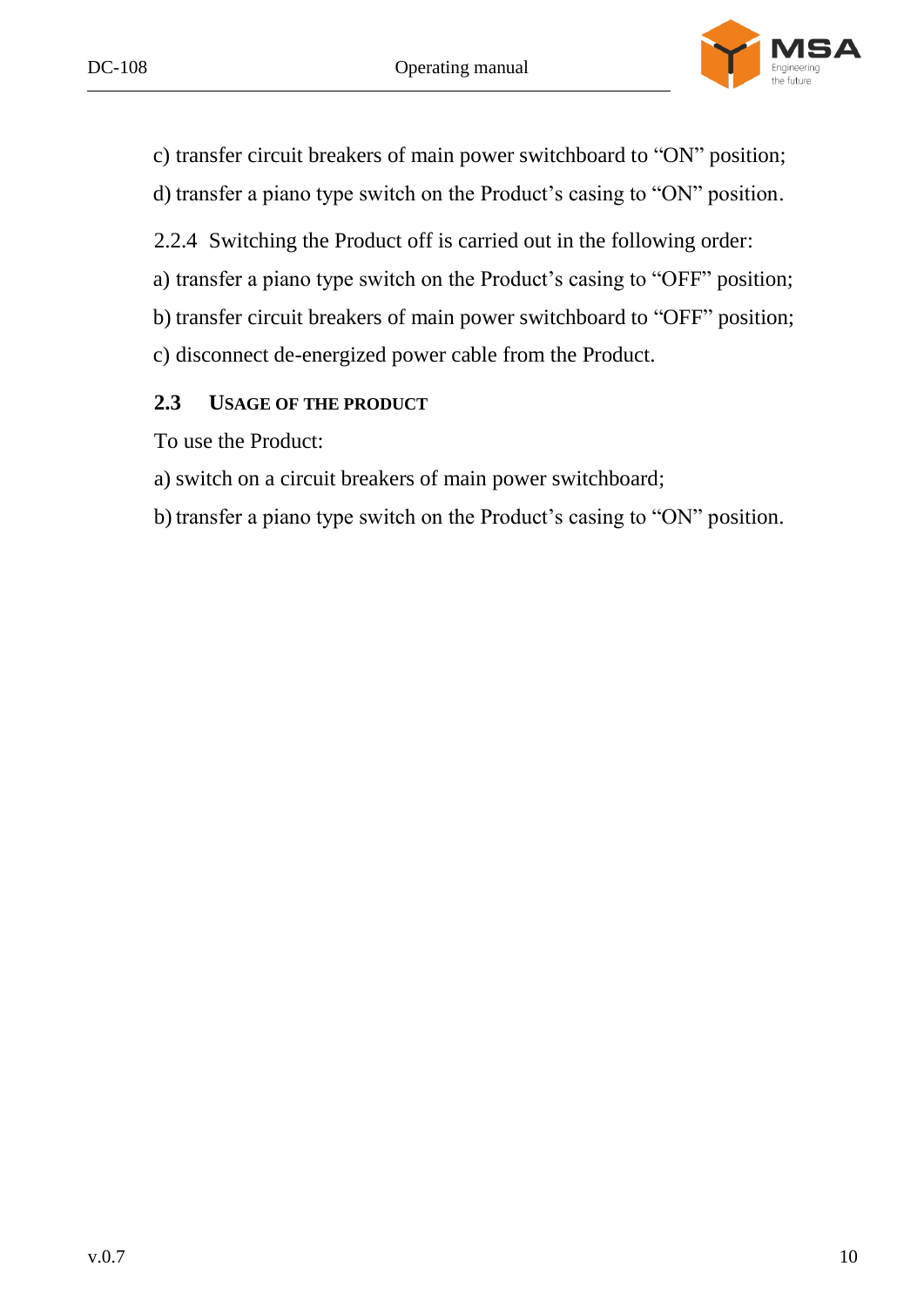

## <span id="page-10-0"></span>**3 TECHNICAL SERVICE OF THE PRODUCT**

#### **3.1 GENERAL DESCRIPTION**

<span id="page-10-1"></span>The TS shall be provided by the staff acquainted with its composition, structure and operation features.

In order to provide safe and reliable operation for the Product, the staff shall maintain semi-annual TS.

ТS shall be provided by the staff on the running equipment.

#### <span id="page-10-2"></span>**3.2 SAFETY FEATURES**

While maintaining the TS, observe [4.2.](#page-12-2)

#### **3.3 MAINTENANCE ROUTINE**

<span id="page-10-3"></span>The list of works for all types of TS is given in Table . Maintenance routine procedure is given in CL, represented in Tables [6–](#page-11-1)[7.](#page-11-2)

Consumables required for the TS are represented in Table [4.](#page-6-2)

Table  $5$  – List of works by TS types

| CL N <sub>2</sub> | Work                                                          | TS |
|-------------------|---------------------------------------------------------------|----|
|                   | Visual check of the Product                                   |    |
| 2                 | Test of output voltage compliance                             |    |
|                   | Note $-\nightharpoonup + \nightharpoonup$ work is obligatory. |    |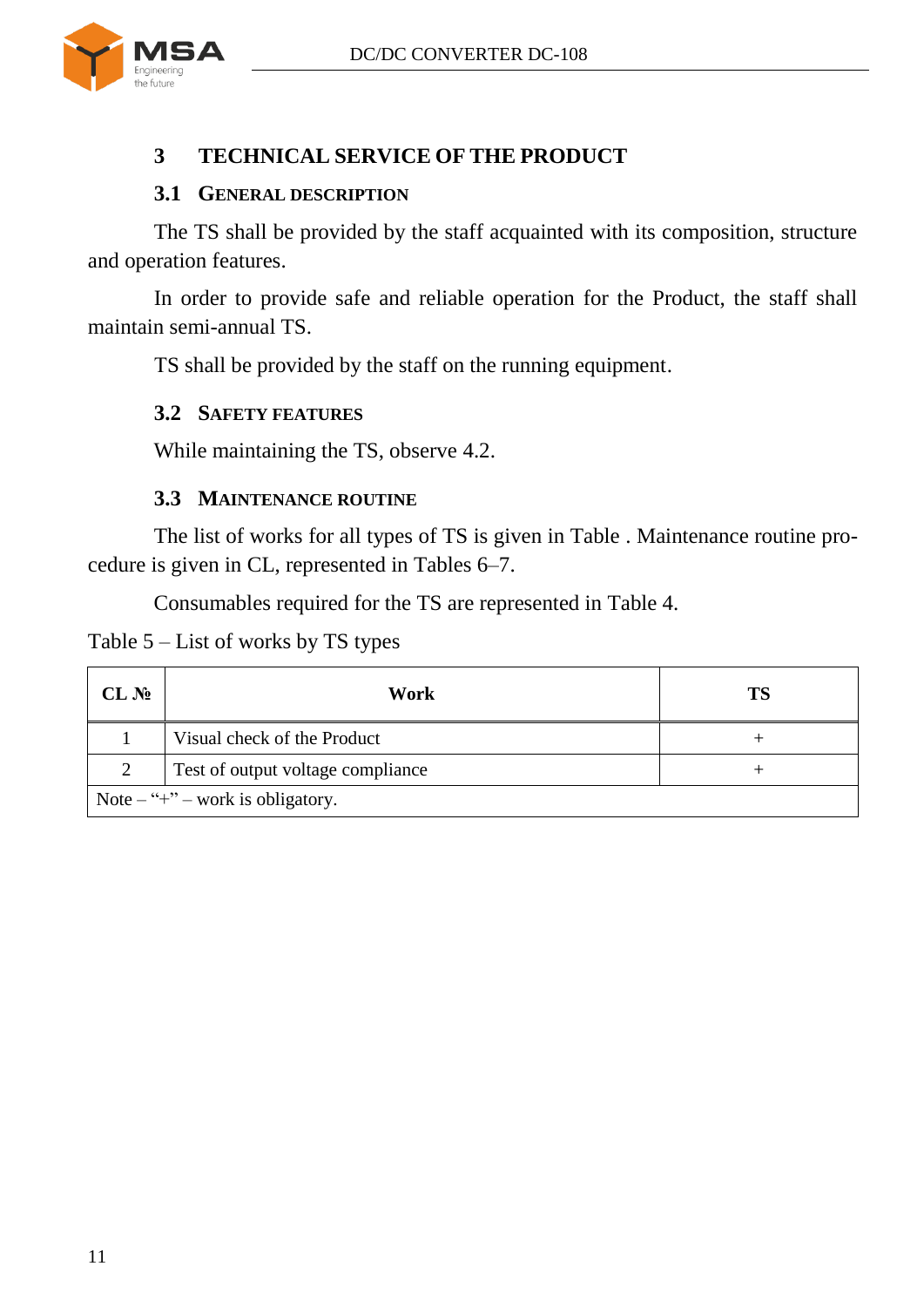

<span id="page-11-1"></span>

| Table $6 - CL$ $\mathbb{N}$ 1. Visual check of the Product |  |  |  |
|------------------------------------------------------------|--|--|--|
|------------------------------------------------------------|--|--|--|

| To be done            | <b>Routine</b>                                           | <b>Man-hours per</b> |
|-----------------------|----------------------------------------------------------|----------------------|
|                       |                                                          | 1 Product            |
|                       | 1 check completeness and appearance of the Product;      |                      |
|                       | mechanical damage, paint defects must be absent;         |                      |
|                       | marking plates shall be present; legends are to be read  |                      |
|                       | easily;                                                  |                      |
|                       | 2 clean up the Product surfaces with clean cloth;        |                      |
| Visually examine the  | 3 remove severe contamination, parts of corrosion, oil   | 1 person             |
| Product               | spots from the metal surfaces – using ethyl alcohol,     | 5 mins               |
|                       | avoiding its penetration inside the Product; all surfac- |                      |
|                       | es clean dry by clean cloth and dry up;                  |                      |
|                       | 4 if varnish paint coating is damaged, polish it with    |                      |
|                       | sand paper, then clean with alcohol-soaked cloth,        |                      |
|                       | cover with varnish and dry up                            |                      |
| Check reliability of  | 1 check that connectors and attaching screws are fas-    |                      |
| cable and bus connec- | tened tight; provide further fastening if needed;        | 1 person             |
| tion to the Product   | 2 check the cable integrity (mechanical damage shall     | 5 mins               |
|                       | be absent) within visibility                             |                      |

#### <span id="page-11-2"></span>Table  $7$  – CL № 2. Operability check of the Product

| To be done                           | <b>Routine</b>                                                                                                                                                           | <b>Man-hours per</b><br>1 Product |
|--------------------------------------|--------------------------------------------------------------------------------------------------------------------------------------------------------------------------|-----------------------------------|
| Test of output voltage<br>compliance | 1 switch off power supply;<br>2 connect voltmeter to output contacts of the Product;<br>3 supply power;<br>4 measure voltage on the output terminals of the Prod-<br>uct | 1 person<br>15 mins               |

#### **3.4 PRESERVATION**

<span id="page-11-0"></span>The Product and set of operational documents are stored in preserved condition in Manufacturer's packaging boxes.

The time of represervation  $-2$  years from the Manufacturer's commissioning.

The preservation is done in full terms, for 2 years, applying protection and packaging.

The represervation is done in heated rooms in the same order as the preservation.

The represerved Product and documents are placed in package.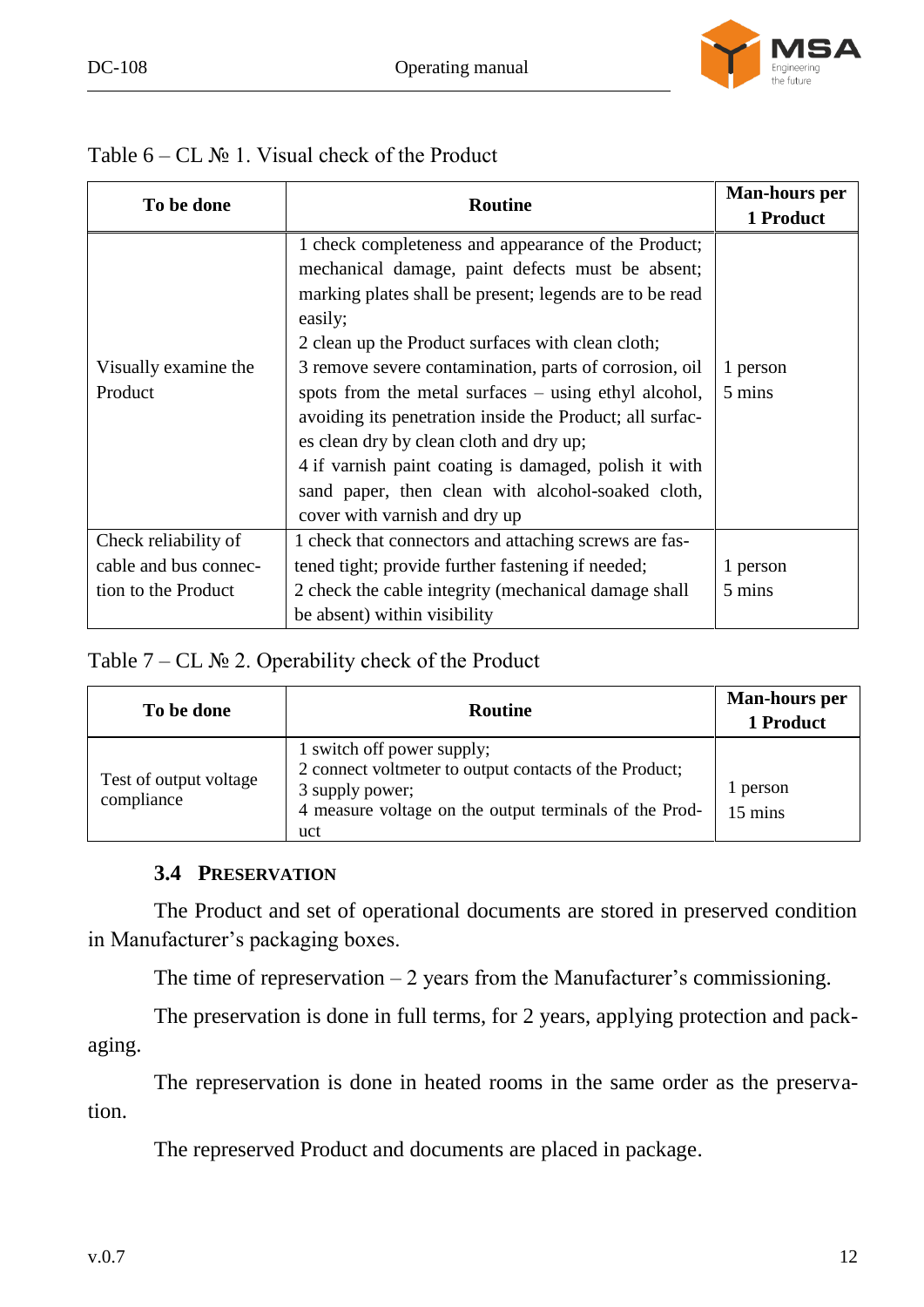

## <span id="page-12-0"></span>**4 CURRENT REPAIR OF THE PRODUCT**

### <span id="page-12-1"></span>**4.1 GENERAL DESCRIPTION**

To diagnose the problem, see Table [8.](#page-12-4)

If you cannot diagnose the problem, contact the Manufacturer's service centre.

### **4.2 SAFETY FEATURES**

<span id="page-12-2"></span>Any repair works must be provided by personnel examined and received proper qualifications in the area of the occupational safety.

Check grounding of the PSU before providing any repair works.

It is PROHIBITED to put a poster "DO NOT switch on! Under Operation!", when power supply switch is in OFF position.

Replacing damaged parts, boards, modules is PROHIBITED if power supply of the repaired unit is on.

Installation, aligning and repair works are PROHIBITED in the room, where less than 2 people are present.

#### **4.3 CURRENT REPAIR**

<span id="page-12-3"></span>The list of malfunctions that can be eliminated by own employees is represented in Table [8.](#page-12-4)

| <b>Malfunction</b>                | <b>Possible reasons</b>              | To be done                                                      |
|-----------------------------------|--------------------------------------|-----------------------------------------------------------------|
|                                   | NO power mains                       | Provide the mains power supply                                  |
| The Product does not<br>switch on | Piano type ON/OFF switch of<br>"OFF" | the Product is in position Transfer the switch to "ON" position |
|                                   | Fuse malfunction                     | Replace fuse                                                    |

<span id="page-12-4"></span>Table 8 – The list of possible malfunctions and troubleshooting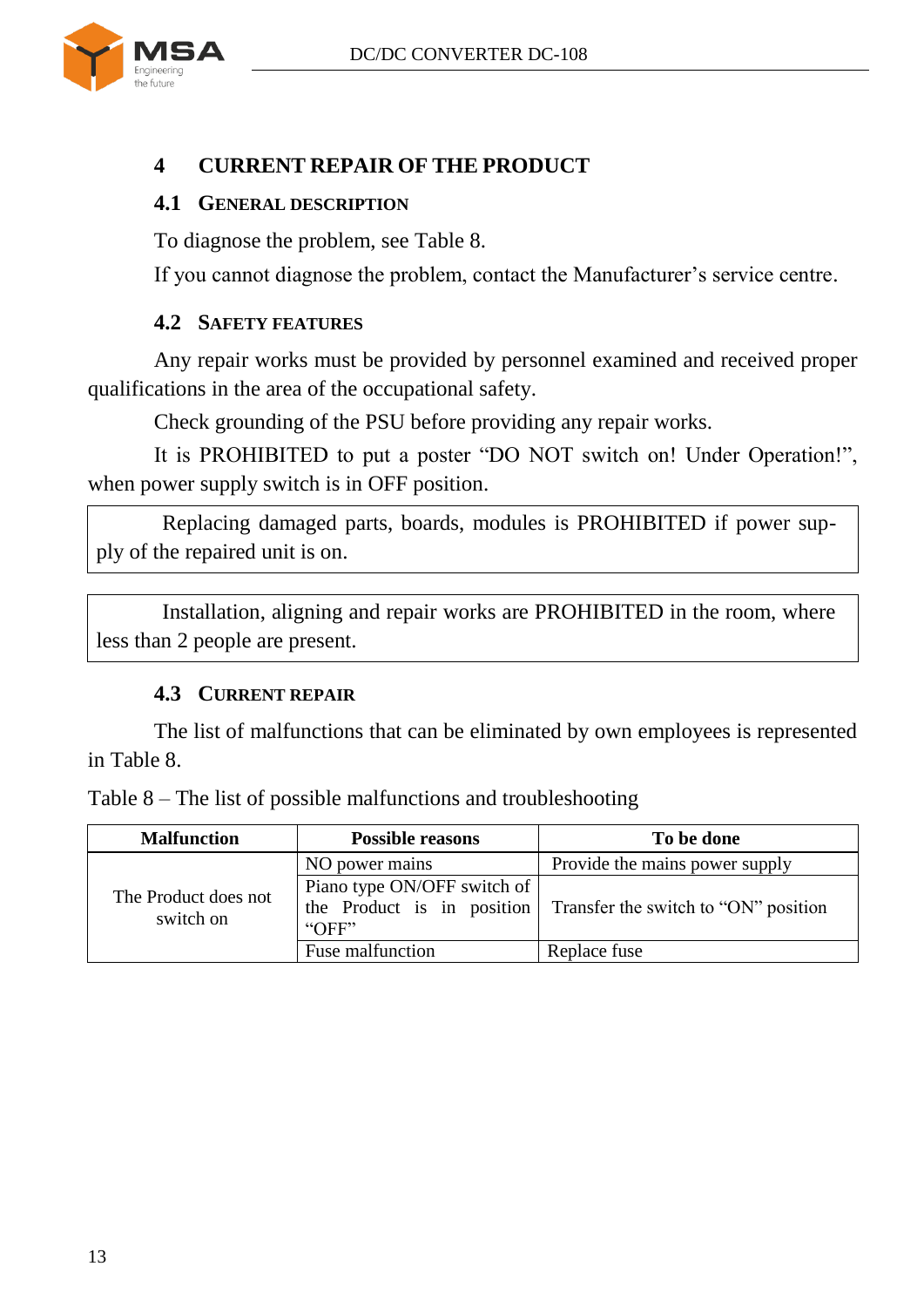

### **5 STORAGE**

<span id="page-13-0"></span>The units must be stored in packaging inside areas complying with the required storage conditions (+ 5 to + 40 °C) with the concentration of dust, oil, moisture and aggressive impurities in the air within the required limits for the working areas of production facilities.

After storage or transportation of the device below  $+10^{\circ}$ C, it must be unpacked only in heated premises and left in normal climate conditions for 12 hours beforehand.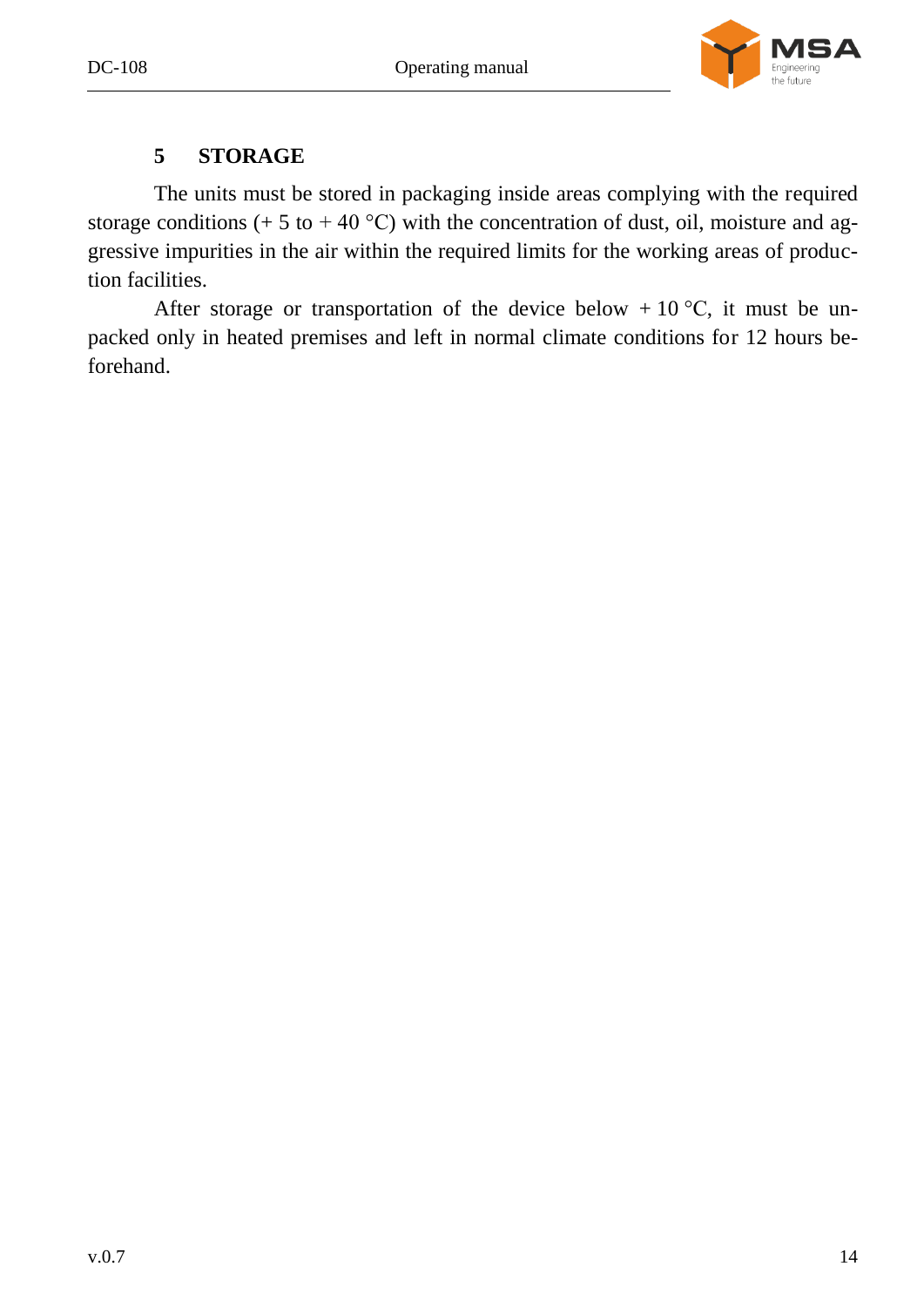

### **6 TRANSPORTATION**

<span id="page-14-0"></span>The Product must be transported in the Manufacturer's transportation package in closed means of transport.

Types of shipment:

a) motor vehicle and railroad transportation in closed means of transport (covered cars, multipurpose containers);

b) air transportation (in sealed and heated compartments);

c) sea transportation (in dry service premises).

The units must be transported in compliance with transportation rules applicable for each means of transport.

During loading/unloading operations and transportation, the requirements indicated on warning labels on the boxes/packaging must be observed, and no impacts are permitted since they can affect the safety and performance of the Product.

Inside the means of transport, the packed device must be firmly secured/fastened.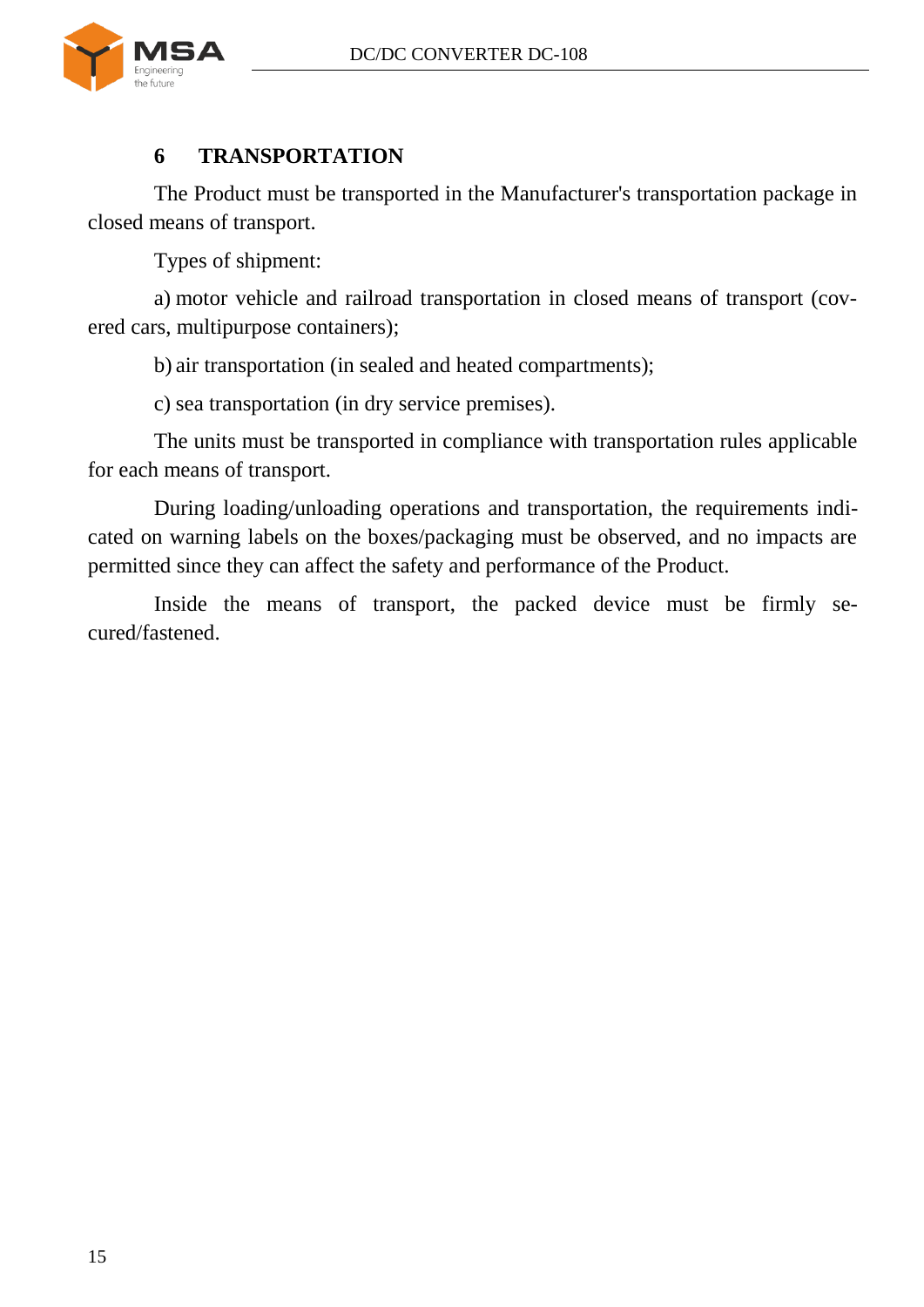



## **7 DISPOSAL**

<span id="page-15-0"></span>New equipment, the parts of the Product damaged during operation, and any overage equipment must not be disposed as standard household wastes, since they contain the materials suitable for re-use.

Decommissioned and non-used components of the Product must be delivered to a special waste disposal center licensed by local authorities. You can also send an overage equipment/unit to the manufacturer for its further disposal.

Proper disposal of Product components allows avoiding possible negative environmental and health impacts, and it also allows for proper restoration of components with substantial energy and resources saving.

**During operation and upon completion of its service life, the equipment is not hazardous for health and environment**

**This unit must be disposed according to the rules applied to electronic devices**



**Any products marked with a crossed trash bin must be disposed separately from standard house-hold wastes**